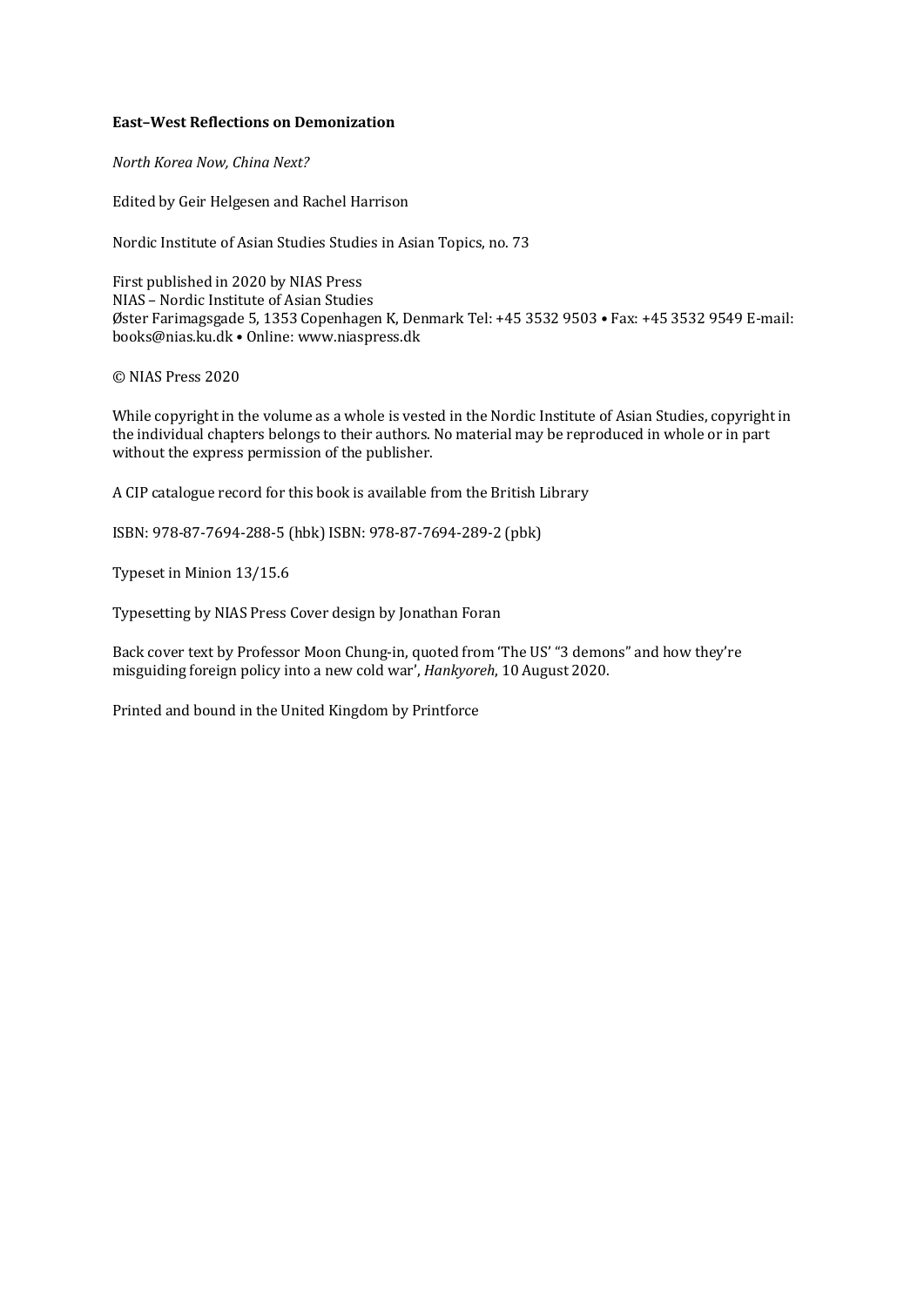## **Contents**

Foreword: A Message of Hope *- Inge Eidsvåg* ... vii Acknowledgements ... xv Introduction: Fifteen Essays on Demonization, and Why to Avoid It *- Geir Helgesen and Rachel Harrison* ... 1 

- 1. Tis No Sin to Cheat the Devil': Demonization as Dehumanization *- Rachel Harrison* ... 23
- 2. The Night is Dark in North Korea *Kåre Bluitgen* ... 35
- 3. Reflections on North Korea: Myths & Reality  *James Hoare* ... 47
- 4. A Case of Successful Demonization and Its Consequences *- Geir Helgesen* ... 69
- 5. The De-Demonization of North Korea  *Han S. Park* ... 85
- 6. Sovereignty Matters: North Korean Pragmatism and South Korean Contradictions *- Hazel Smith* ... 97
- 7. The Unwillingness to Take North Korea Seriously: Media Stereotypes, Problematic Sources and the Rhetoric surrounding the DPRK *- Gianluca Spezza* ... 115
- 8. The Red Complex in South Korea: The 50-Year Legacy of Demonizing North Korea *- Gyuseog Han* ... 135
- 9. How a Gaze Becomes Violence: Representations of the North Korean sports team at the PyeongChang Olympic Games - *Myungkoo Kang* ... 147
- 10. North Korea over the Rainbow: A Mysterious Demon? *- Sungju Park-Kang* ... 161
- 11. The Dangers of Demonization: An American Perspective *- James V. Wertsch & Jacob Finke* ... 181